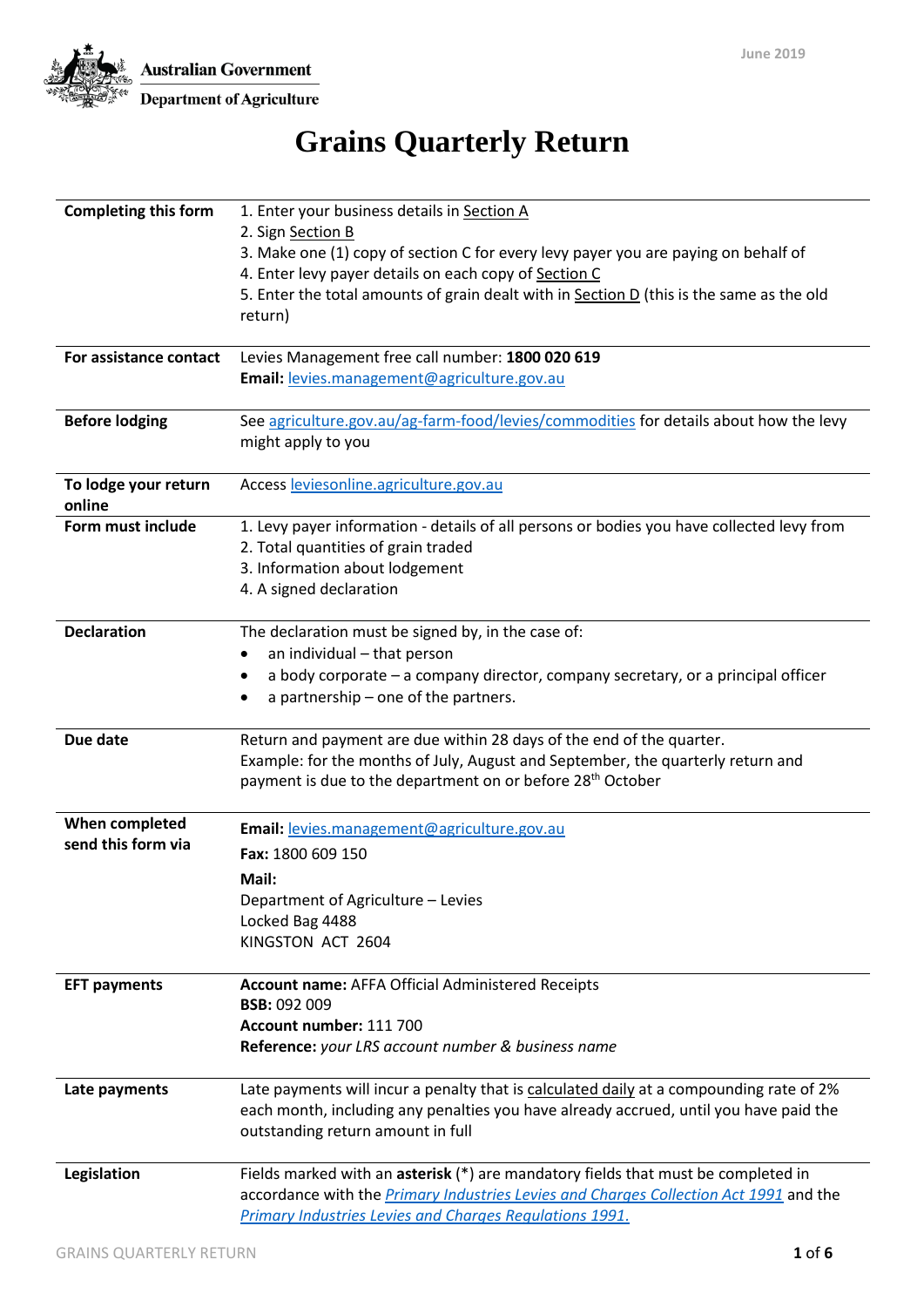

| <b>OFFICE USE ONLY</b> |
|------------------------|
| Date:                  |
| Return ID:             |
| Signed:                |

# SECTION A: Lodgement details

**Grains Quarterly Return**

| Fax                        |                                                                                                         |                                                                                                                                   |
|----------------------------|---------------------------------------------------------------------------------------------------------|-----------------------------------------------------------------------------------------------------------------------------------|
|                            |                                                                                                         |                                                                                                                                   |
| EFT   Cheque   Money Order | \$                                                                                                      | This amount must be equal to the total<br>reported in section D.                                                                  |
|                            | Quarter ended*<br>Please note that your LRS account number is required for account management purposes. | Please note that name can be either the name of a business or an individual. Please use whichever is most relevant.<br>Levy paid* |

### SECTION B: Declaration

**Declaration: I declare that to the best of my knowledge the information contained on this return form and any attachments is correct in every essential detail.** Giving false or misleading information is a serious offence.

| Title                                                                                                                                                                                                              | First name* |  | Last name* |  |  |  |
|--------------------------------------------------------------------------------------------------------------------------------------------------------------------------------------------------------------------|-------------|--|------------|--|--|--|
| I have the authority to sign this declaration as a director, secretary or principal officer of the body<br>corporate, partner, owner or other person, authorised in writing to act on behalf of this organisation. |             |  |            |  |  |  |
| Signature*                                                                                                                                                                                                         |             |  | Date*      |  |  |  |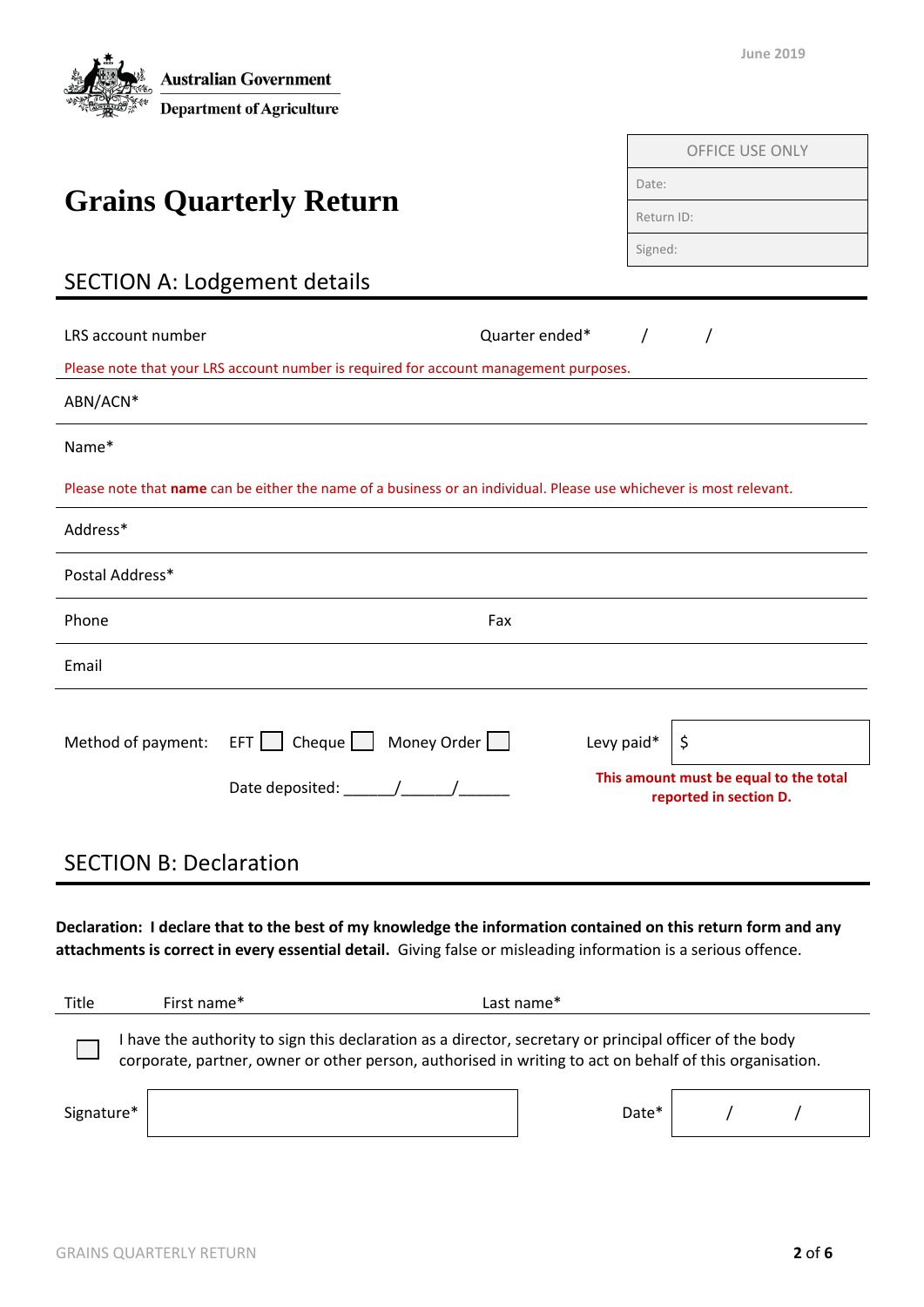

## SECTION C: Levy payer details **Please copy this page for every levy payer**

If you do not collect levy on behalf of other producers please initial here and proceed to **Section D**

| ABN/ACN*            | Full Name* |           |                    |  |
|---------------------|------------|-----------|--------------------|--|
| Address 1*          |            |           |                    |  |
| Suburb <sup>*</sup> | State*     | Postcode* | Phone <sup>*</sup> |  |

Email

|                 | <b>Commodity</b>   | (i)             | (ii)             | (iii) Levy rate           | $(ii) \times (iii) =$ |
|-----------------|--------------------|-----------------|------------------|---------------------------|-----------------------|
|                 |                    | Weight (tonnes) | <b>Net value</b> | (% of net value)<br>1.02% | Levy payable<br>\$    |
| Grains          | <b>Barley</b>      |                 | \$               |                           |                       |
|                 | Canary seed        |                 | \$               | 1.005 %                   | \$                    |
|                 | Cereal rye         |                 | \$               | 1.005 %                   | \$                    |
|                 | Maize              |                 | \$               | 0.72%                     | \$                    |
| Coarse          | Millet             |                 | \$               | 1.005 %                   | \$                    |
|                 | Oats               |                 | \$               | 1.02%                     | \$                    |
|                 | Sorghum            |                 | \$               | 1.02%                     | \$                    |
|                 | Triticale          |                 | \$               | 1.02%                     | \$                    |
|                 | <b>Black gram</b>  |                 | \$               | 1.005 %                   | \$                    |
|                 | Chickpeas          |                 | \$               | 1.02%                     | \$                    |
|                 | Common beans       |                 | \$               | 1.02%                     | \$                    |
|                 | Common vetch       |                 | \$               | 1.02%                     | \$                    |
|                 | Cowpeas            |                 | \$               | 1.02%                     | \$                    |
| Legumes         | Faba beans         |                 | \$               | 1.02%                     | \$                    |
|                 | Field peas         |                 | \$               | 1.02%                     | \$                    |
| Grain           | Lentils            |                 | \$               | 1.02%                     | \$                    |
|                 | Lupins             |                 | \$               | 1.02%                     | \$                    |
|                 | Mung beans         |                 | \$               | 1.02%                     | \$                    |
|                 | Peanuts            |                 | \$               | 1.005 %                   | \$                    |
|                 | Pigeon peas        |                 | \$               | 1.02%                     | \$                    |
|                 | Wild cowpeas       |                 | \$               | 1.02%                     | \$                    |
|                 | Linseed            |                 | \$               | 1.02%                     | \$                    |
|                 | Rapeseeds          |                 | \$               | 1.02%                     | \$                    |
| <b>Dilseeds</b> | Safflower seeds    |                 | \$               | 1.02%                     | \$                    |
|                 | Soybeans           |                 | \$               | 1.02%                     | \$                    |
|                 | Sunflower seeds    |                 | \$               | 1.02%                     | \$                    |
|                 | NSW/ACT            |                 | \$               | 1.02%                     | \$                    |
|                 | Northern Territory |                 | \$               | 1.02%                     | \$                    |
|                 | Queensland         |                 | \$               | 1.02%                     | \$                    |
| Wheat           | South Australia    |                 | \$               | 1.02%                     | \$                    |
|                 | Tasmania           |                 | \$               | 1.02%                     | \$                    |
|                 | Victoria           |                 | \$               | 1.02%                     | \$                    |
|                 | Western Australia  |                 | \$               | 1.02%                     | \$                    |
|                 |                    |                 |                  |                           |                       |

**Total** \$

#### **Please total all copies of Section C and transfer to Section D**

Alternatively, you can lodge your grain return online[: leviesonline.agriculture.gov.au](https://leviesonline.agriculture.gov.au/)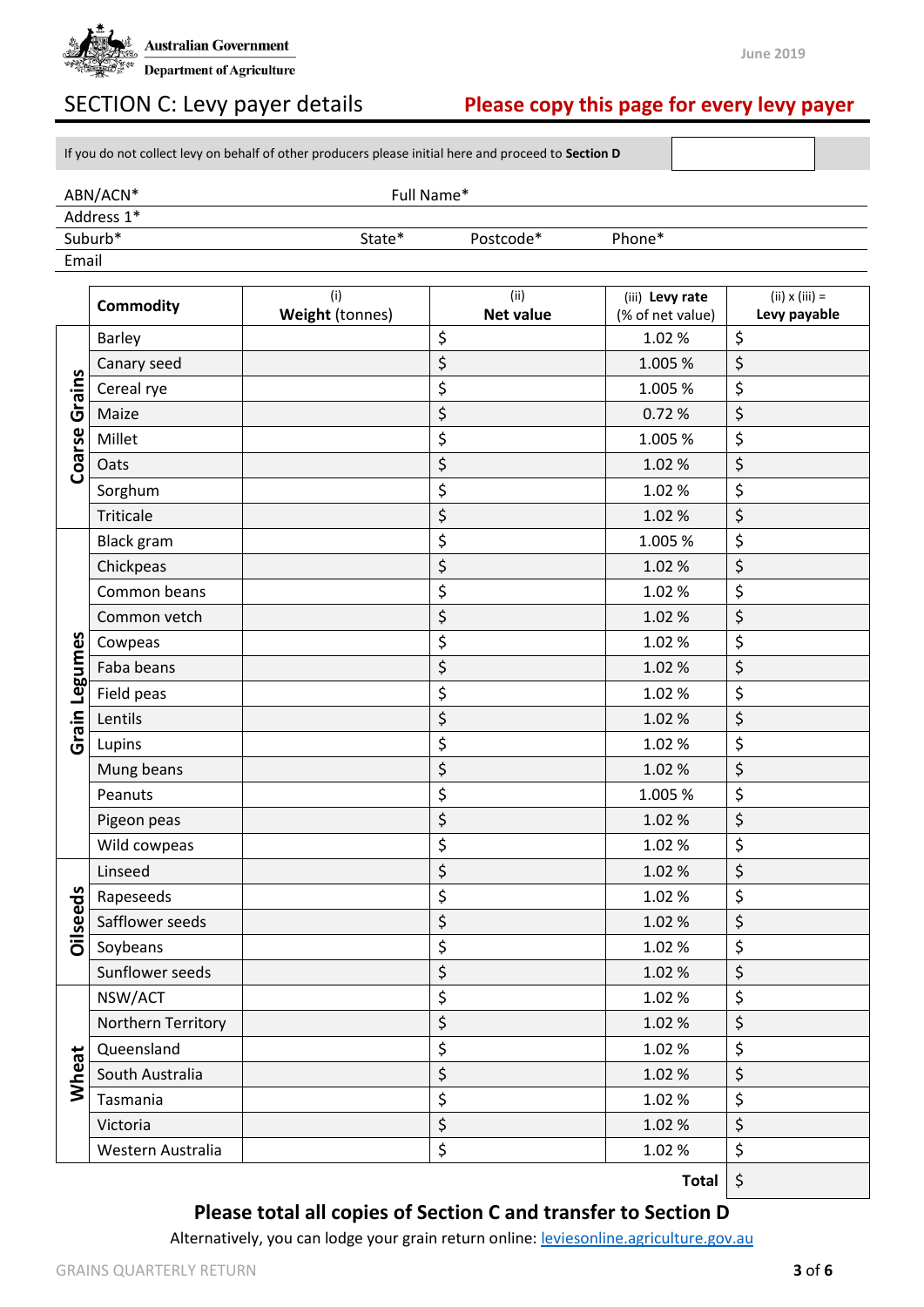

## SECTION D: Total grain quantities

|                      | <b>Commodity</b>              | (i)<br>Weight (tonnes) | (ii)<br><b>Net value</b> | (iii) Levy rate<br>(% of net value) | $(ii) \times (iii) =$<br>Levy payable |
|----------------------|-------------------------------|------------------------|--------------------------|-------------------------------------|---------------------------------------|
|                      | Barley                        |                        | \$                       | 1.02%                               | \$                                    |
|                      | Canary seed                   |                        | \$                       | 1.005 %                             | \$                                    |
|                      | Cereal rye                    |                        | \$                       | 1.005 %                             | \$                                    |
| <b>Coarse Grains</b> | Maize                         |                        | \$                       | 0.72%                               | \$                                    |
|                      | Millet                        |                        | \$                       | 1.005 %                             | \$                                    |
|                      | Oats                          |                        | \$                       | 1.02%                               | \$                                    |
|                      | Sorghum                       |                        | \$                       | 1.02%                               | \$                                    |
|                      | Triticale                     |                        | \$                       | 1.02%                               | \$                                    |
|                      |                               |                        |                          | <b>COARSE GRAINS SUB TOTAL (a)</b>  | \$                                    |
|                      | <b>Black gram</b>             |                        | \$                       | 1.005 %                             | \$                                    |
|                      | Chickpeas                     |                        | \$                       | 1.02%                               | \$                                    |
|                      | Common beans                  |                        | \$                       | 1.02%                               | \$                                    |
|                      | Common vetch                  |                        | \$                       | 1.02%                               | \$                                    |
|                      | Cowpeas                       |                        | \$                       | 1.02%                               | \$                                    |
|                      | Faba beans                    |                        | \$                       | 1.02%                               | \$                                    |
|                      | Field peas                    |                        | \$                       | 1.02%                               | \$                                    |
| Grain Legumes        | Lentils                       |                        | \$                       | 1.02%                               | \$                                    |
|                      | Lupins                        |                        | \$                       | 1.02%                               | \$                                    |
|                      | Mung beans                    |                        | \$                       | 1.02%                               | \$                                    |
|                      | Peanuts                       |                        | \$                       | 1.005 %                             | \$                                    |
|                      | Pigeon peas                   |                        | \$                       | 1.02%                               | \$                                    |
|                      | Wild cowpeas                  |                        | \$                       | 1.02%                               | \$                                    |
|                      |                               |                        |                          | <b>GRAIN LEGUMES SUB TOTAL (b)</b>  | \$                                    |
|                      | Linseed                       |                        | \$                       | 1.02%                               | \$                                    |
|                      | Rapeseeds                     |                        | \$                       | 1.02%                               | \$                                    |
| <b>Oilseeds</b>      | Safflower seeds               |                        | \$                       | 1.02%                               | \$                                    |
|                      | Soybeans                      |                        | \$                       | 1.02%                               | \$                                    |
|                      | Sunflower seeds               |                        | \$                       | 1.02%                               | \$                                    |
|                      | <b>OILSEEDS SUB TOTAL (c)</b> |                        |                          | \$                                  |                                       |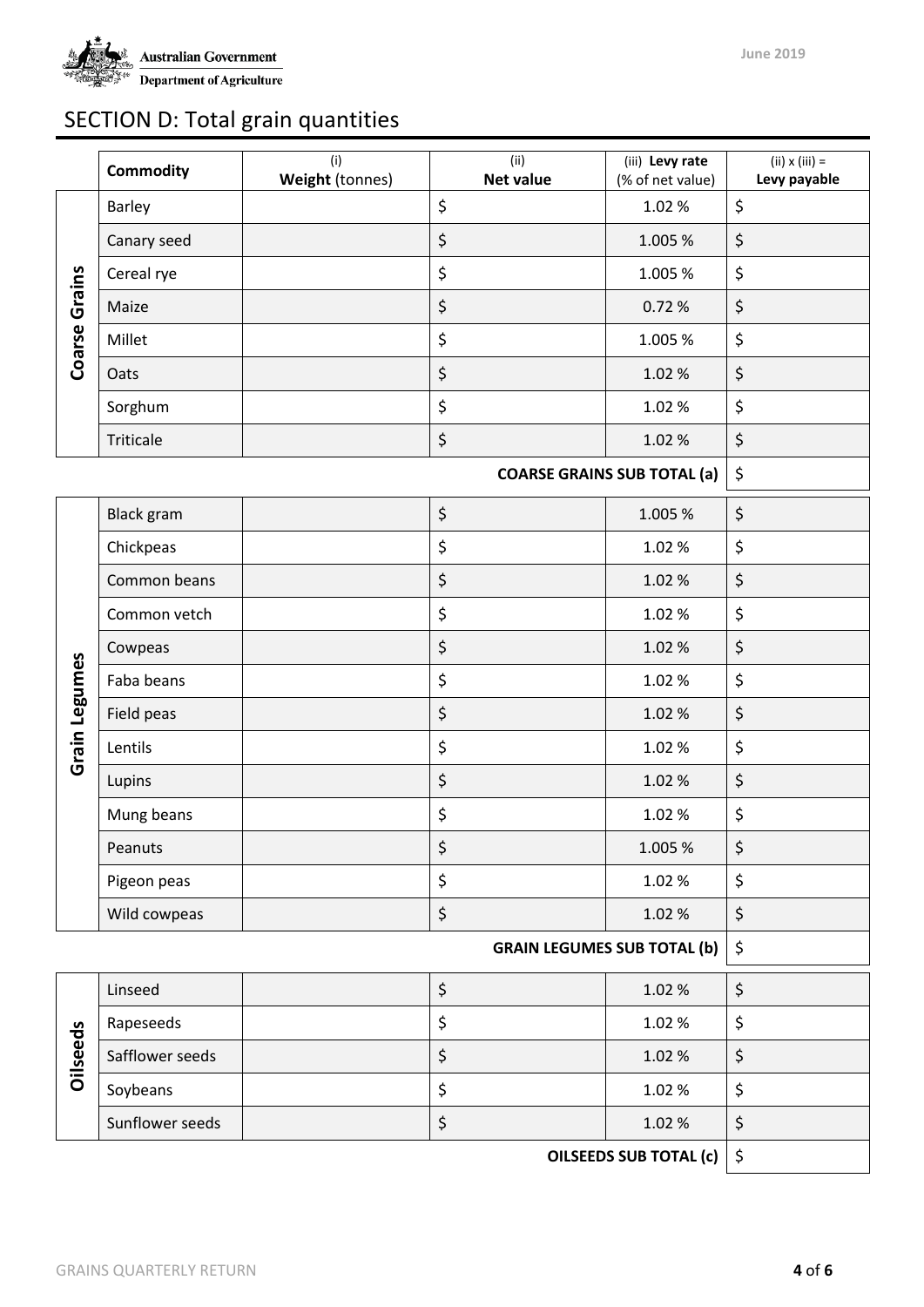

*Continued…*

|                              | <b>Commodity</b>   | (i)<br>Weight (tonnes) | (ii)<br><b>Net value</b> | (iii) Levy rate<br>(% of net value) | $(ii) \times (iii) =$<br>Levy payable |
|------------------------------|--------------------|------------------------|--------------------------|-------------------------------------|---------------------------------------|
|                              | NSW/ACT            |                        | \$                       | 1.02%                               | \$                                    |
|                              | Northern Territory |                        | \$                       | 1.02%                               | \$                                    |
|                              | Queensland         |                        | \$                       | 1.02%                               | \$                                    |
| Wheat                        | South Australia    |                        | \$                       | 1.02%                               | \$                                    |
|                              | Tasmania           |                        | \$                       | 1.02%                               | \$                                    |
|                              | Victoria           |                        | \$                       | 1.02%                               | \$                                    |
|                              | Western Australia  |                        | \$                       | 1.02%                               | \$                                    |
| <b>WHEAT SUB TOTAL (d)</b>   |                    |                        |                          | $\zeta$                             |                                       |
| TOTAL LEVY PAYABLE (a+b+c+d) |                    |                        |                          | ∣\$                                 |                                       |

#### SECTION E: Exemptions

- A producer of grain is not liable to pay the grain levy if the total quantity of grain delivered to a person in a financial year amounts to less than \$25 of levy.
- If you produce and process your own grain and use the grain or all the products or by-products of the processed grain for domestic purposes and not for commercial purposes, the grain will not attract a levy.
- If grain is delivered for storage on behalf of a producer, where no person is liable to pay the producer for the grain, it will not attract a levy.
- If you produce coarse grain and you retain your own seed on farm for your own use as seed for sowing, including seed that is cleaned, graded and picked, it will not attract a levy.
- Popping corn does not attract the coarse grain levy.

#### SECTION F: Privacy notice

Personal information means information or an opinion about an identified individual, or an individual who is reasonably identifiable.

The collection of your personal information by the Department of Agriculture is authorised under the *Primary Industries Levies and Charges Collection Act 1991* (**PILCC Act**) for the purposes of administering the coarse grains, grain legumes, oilseeds and wheat levy and related purposes. If you fail to provide some or all of the information requested in this form, the department may be unable to process your levy return.

The department may disclose your personal information to other Australian Government agencies, such as the Australian Bureau of Statistics, and persons or organisations, such as industry bodies and levy recipient organisations, where necessary for the above purposes, provided the disclosure is consistent with relevant laws, in particular the PILCC Act and the *Privacy Act 1988*.

By providing the department with your personal information, you consent to the collection, use, disclosure and storage of your personal information. Your personal information will be used and stored in accordance with the Australian Privacy Principles. See our Privacy Policy webpage at[: agriculture.gov.au/about/privacy](http://www.agriculture.gov.au/about/privacy) to learn more about accessing or correcting personal information or making a complaint. Alternatively, you can telephone the department on **+61 2 6272 3933**.